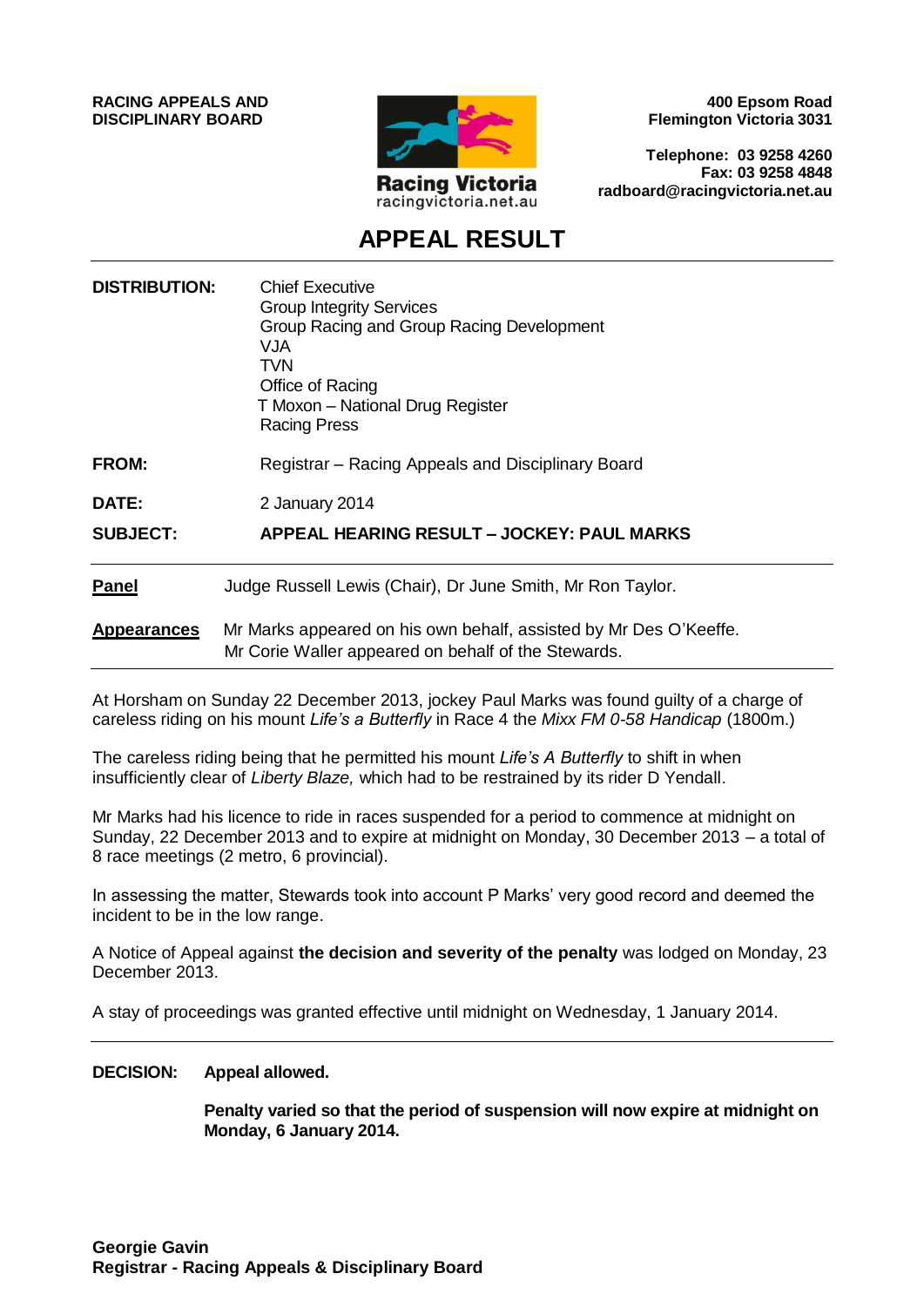# **TRANSCRIPT OF PROCEEDINGS**

### **RACING APPEALS AND DISCIPLINARY BOARD**

\_\_\_\_\_\_\_\_\_\_\_\_\_\_\_\_\_\_\_\_\_\_\_\_\_\_\_\_\_\_\_\_\_\_\_\_\_\_\_\_\_\_\_\_\_\_\_\_\_\_\_\_\_\_\_\_\_\_\_\_\_\_\_

**HIS HONOUR JUDGE R.P.L. LEWIS, Chairman DR J. SMITH MR R. TAYLOR**

**EXTRACT OF PROCEEDINGS**

**DECISION**

### **IN THE MATTER OF THE MIXX FM 0-58 HANDICAP OVER 1800 METRES AT HORSHAM ON 22/12/13**

**JOCKEY: PAUL MARKS**

#### **MELBOURNE**

#### **THURSDAY, 2 JANUARY 2014**

MR C. WALLER appeared on behalf of the RVL Stewards

MR P. MARKS, assisted by MR D. O'KEEFFE, appeared on his own behalf